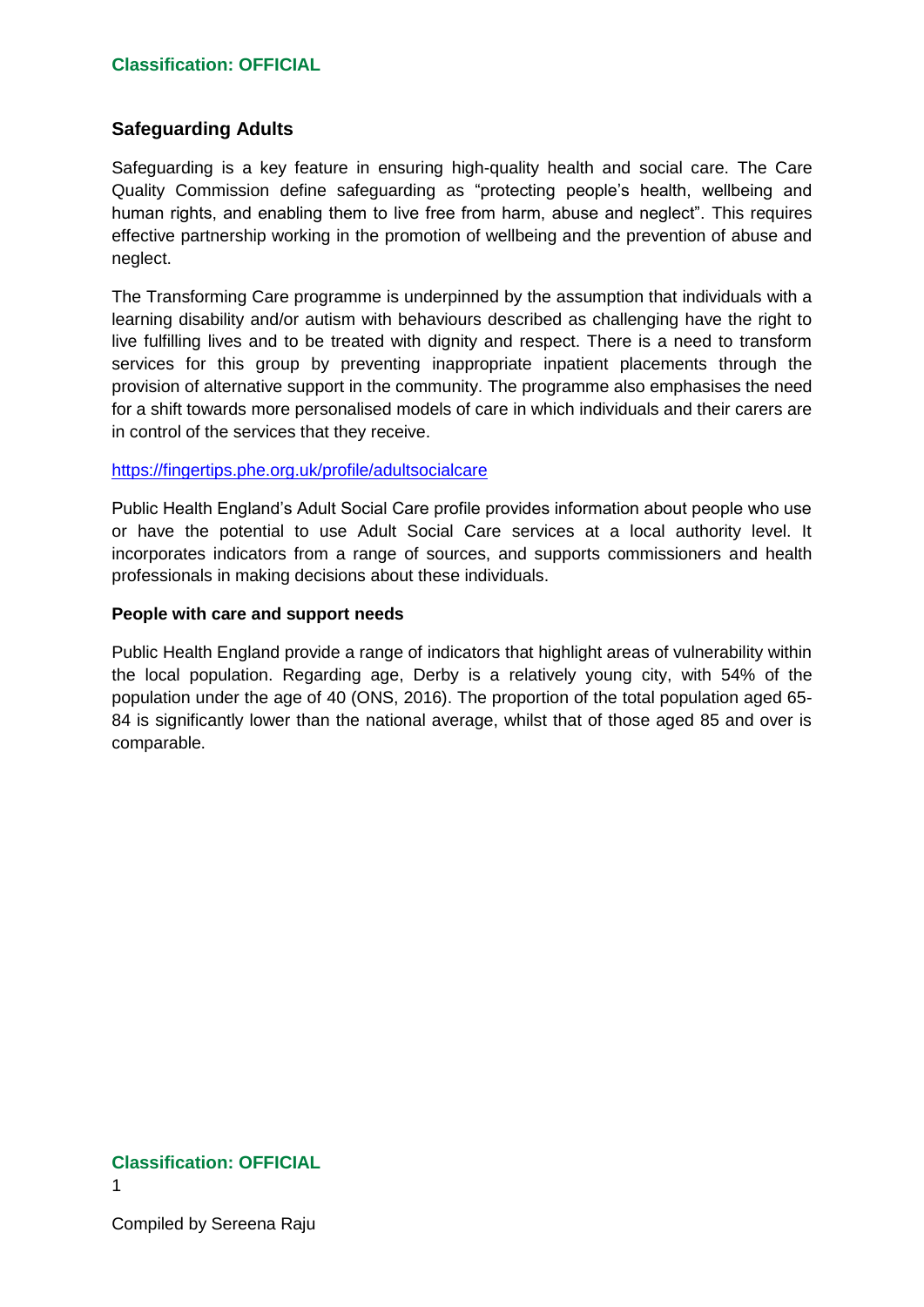| Compared with benchmark<br>O Better ● Similar ● Worse                              |          | O Lower O Similar O Higher |                    |              | ○ Not Compared           |                |                  |                 | Benchmark Value  |                     |
|------------------------------------------------------------------------------------|----------|----------------------------|--------------------|--------------|--------------------------|----------------|------------------|-----------------|------------------|---------------------|
|                                                                                    |          |                            |                    |              |                          |                | Worst/Lowest     | 25th Percentile | 75th Percentile  | Best/Highest        |
|                                                                                    |          | Derby                      |                    |              |                          | Region England | England          |                 |                  |                     |
| Indicator                                                                          | Period   | Trend                      | Recent Count Value |              | Value                    | Value          | Worst/<br>Lowest | Range           |                  | Best/<br>Highest    |
| % of total population aged 65-74                                                   | 2013     | ٠                          | 20.255             | 8.1%         | 10.0                     | 9.3            | 3.2%             |                 |                  | 14.0%               |
| % of total population aged 75-84                                                   | 2013     | ı                          | 13.697             | 5.4%         | 5.8                      | 5.7            | 2.1%             |                 |                  | 8.9%                |
| % of total population aged 85+                                                     | 2013     | ٠                          | 5.663              | 2.25%        | 2.33                     | 2.30           | 0.72%            |                 |                  | 4.01%               |
| IDAOPI (Income Depr. - Older People)                                               | 2015     | $\overline{\phantom{0}}$   |                    | 18.6%        | $\overline{\phantom{a}}$ | 16.2           | 49.7%            | ┒               |                  | 6.3%                |
| % in long-term unemployment                                                        | Aug 2016 | ı                          |                    | 420 0.26%*   | $0.35*$                  | $0.37*$        | 1.36%            |                 |                  | 0.00%               |
| Prevalence of dementia                                                             | 2015/16  | ٠                          | 2.266              | 0.83%        | 0.83                     | 0.76           | 1.35%            |                 |                  | 0.29%               |
| Prevalence of mental health diagnoses                                              | 2014/15  | ٠                          | 2,478              | 0.88%        | 0.80                     | 0.88           | 1.50%            |                 |                  | 0.27%               |
| Prevalence of learning disabilities aged<br>$18+$                                  | 2013/14  | $\overline{\phantom{a}}$   | 1,509              | 0.69%        | 0.54                     | 0.48           | 0.05%            |                 | $\bigcirc$       | 0.72%               |
| Prevalence of learning disabilities                                                | 2014/15  | $\overline{\phantom{0}}$   | 2.188              | 0.78%        | 0.51                     | 0.44           | 0.07%            |                 |                  | $\bigcirc$<br>0.78% |
| People aged 18-64 registered deaf or<br>hard of hearing per 100,000                | 2009/10  | $\overline{\phantom{0}}$   | 610                | 398.8        | 171.0                    | 172.8          | 0.0              |                 | $\left( \right)$ | 492.4               |
| People aged 65-74 registered deaf or<br>hard of hearing per 100,000                | 2009/10  |                            | 125                | 658          | 539                      | 620            | 0                |                 |                  | 3,518               |
| People aged 75+ registered deaf or hard<br>of hearing per 100,000                  | 2009/10  | $\overline{\phantom{a}}$   | 805                | 4.238        | 3261                     | 3089           | 140              |                 |                  | 12.183              |
| People aged 18-64 registered blind or<br>partially sighted per 100,000             | 2013/14  | $\overline{\phantom{0}}$   | 500                | 324.7        | 222.0                    | 214.1          | 0.0              |                 | ∩                | 451.3               |
| People aged 65-74 registered blind or<br>partially sighted                         | 2013/14  | $\overline{\phantom{0}}$   | 185                | 913          | 607                      | 569            | 0                |                 |                  | 1.436               |
| People aged 75+ registered blind or<br>partially sighted                           | 2013/14  | $\overline{\phantom{a}}$   | 1.060              | 5.475        | 4562                     | 4255           | 0                |                 |                  | 10.403              |
| Adults with physical disabilities supported<br>throughout the year per 100,000     | 2013/14  | $\overline{\phantom{0}}$   | 960                | 623          | 446                      | 462            | 178              |                 |                  | 1,601               |
| Adults with learning disabilities supported<br>throughout the year per 100,000     | 2013/14  | $\overline{a}$             | 645                | 418.9        | 387.1                    | 414.0          | 0.0              |                 |                  | 800.6               |
| Adults with mental health problems<br>supported throughout the year per<br>100,000 | 2013/14  | -                          | 1,050              | 682          | 245                      | 391            | 0                |                 |                  | 2.333               |
| Older people (65+) supported throughout<br>the year per 100,000                    | 2013/14  | $\overline{\phantom{0}}$   |                    | 4,860 12,268 | 9408                     | 9781           | 4.187            |                 |                  | 22.713              |
| People aged 65+ in receipt of Attendance<br>Allowance per 1,000                    | May 2014 | ÷                          | 6,350              | 163.4        | 148.7                    | 149.9          | 99.5             |                 | $\overline{C}$   | 221.3               |
| Receiving DLA Pensionable Age per<br>1,000                                         | May 2014 | ∙                          | 4.510              | 100.2        | 84.2                     | 80.9           | 16.3             |                 |                  | 241.9               |
| Receiving DLA Working Age per 1,000                                                | May 2014 | ⇒                          | 8.340              | 54.1         | 47.8                     | 45.5           | 15.3             |                 | ○                | 90.1                |

In Derby, the following are significantly higher than the national average:

- Prevalence of dementia  $-0.83%$
- Prevalence of learning disabilities (aged  $18+$ ) 0.69%
- **•** Prevalence of learning disabilities (all ages)  $-0.78%$
- People aged 18-64 registered as deaf or hard of hearing 398.8 per 100,000
- People aged 75+ registered as deaf or hard of hearing per 100,000 4,238 per 100,000
- People aged 18-64 registered as blind or partially sighted 324.7 per 100,000
- People aged 65-74 registered as blind or partially sighted 913 per 100,000
- People aged 75+ registered as blind or partially sighted 5,475 per 100,000
- Adults with physical disabilities supported throughout the year 623 per 100,000
- Adults (aged 18-64) with mental health problems supported throughout the year 682 per 100,000

# **Classification: OFFICIAL**

2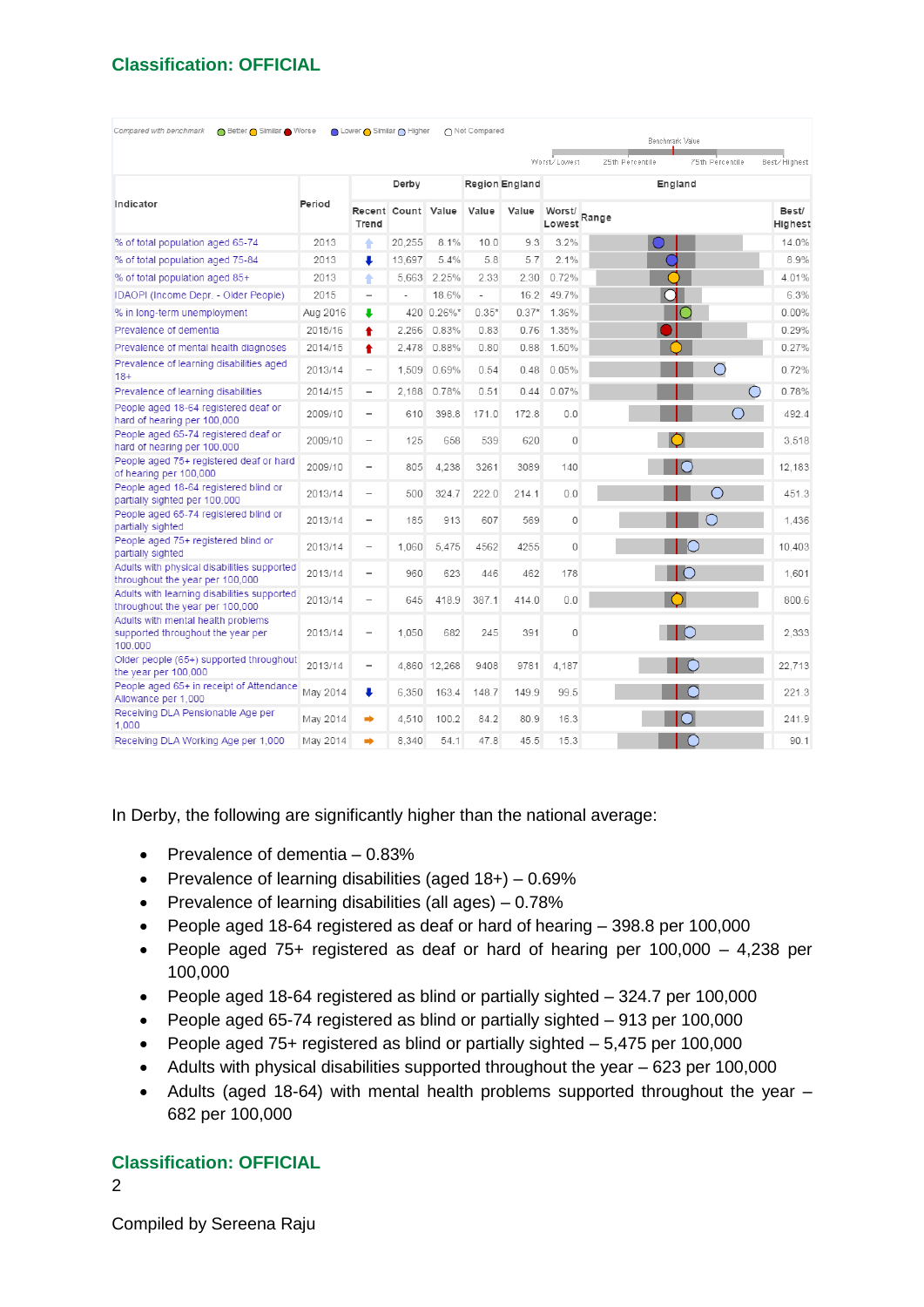- Older people (aged 65+) supported by adult social care throughout the year 12,268 per 100,000
- People aged 65+ in receipt of Attendance Allowance 163.4 per 1,000
- Pensionable age people receiving Disability Living Allowance 100.2 per 1,000
- Working age people receiving Disability Living Allowance 54.1 per 1,000

Derby performs comparably with the national average in relation to the following:

- $\bullet$  Prevalence of mental health diagnoses  $-0.88\%$
- People aged 65-74 registered as deaf or hard of hearing 658 per 100,000
- Adults (aged 18-64) with learning disabilities supported by adult social care throughout the year – 418.9 per 100,000

# **Enhancing quality of life for people**

The general wellbeing of adult social care users is an important indicator of the quality of the planning and delivery of services. It is often termed "quality of life", which encompasses multiple aspects such as employment and receipt of support.

In Derby, 50.1% of social care clients aged 65 and over receive Self Directed Support. This has recently declined, and remains significantly lower than the national and regional average.

Derby performs comparably with the national average in relation to the following:

- Social care-related quality of life  $-19.1\%$
- Proportion of people who use services who have control over their daily life 79.5%
- Carer-reported quality of life  $-7.8%$
- The percentage of adults with learning disabilities that are in employment 7.5%
- The percentage of adults in contact with mental health services in employment 9.6%
- The percentage of adults with learning disabilities that are in settled accommodation – 75.8%
- The proportion of people who use services, who reported that they had as much social contact as they would like – 42.2%
- Clients aged 18+ receiving intensive home care 278.1 per 100,000
- Adults aged 18+ receiving intensive home care on 31<sup>st</sup> March 2014 672 per 100,000
- Adults aged 18+ receiving meals on 31 $\mathrm{^{st}}$  March 2014 43.9 per 100,000

Derby performs significantly better (i.e. higher) than the national average in relation to the following:

- Proportion of people using social care who receive self-directed support 70.0%
- Proportion of people using social care who receive direct payments 26.9%

# **Classification: OFFICIAL**

3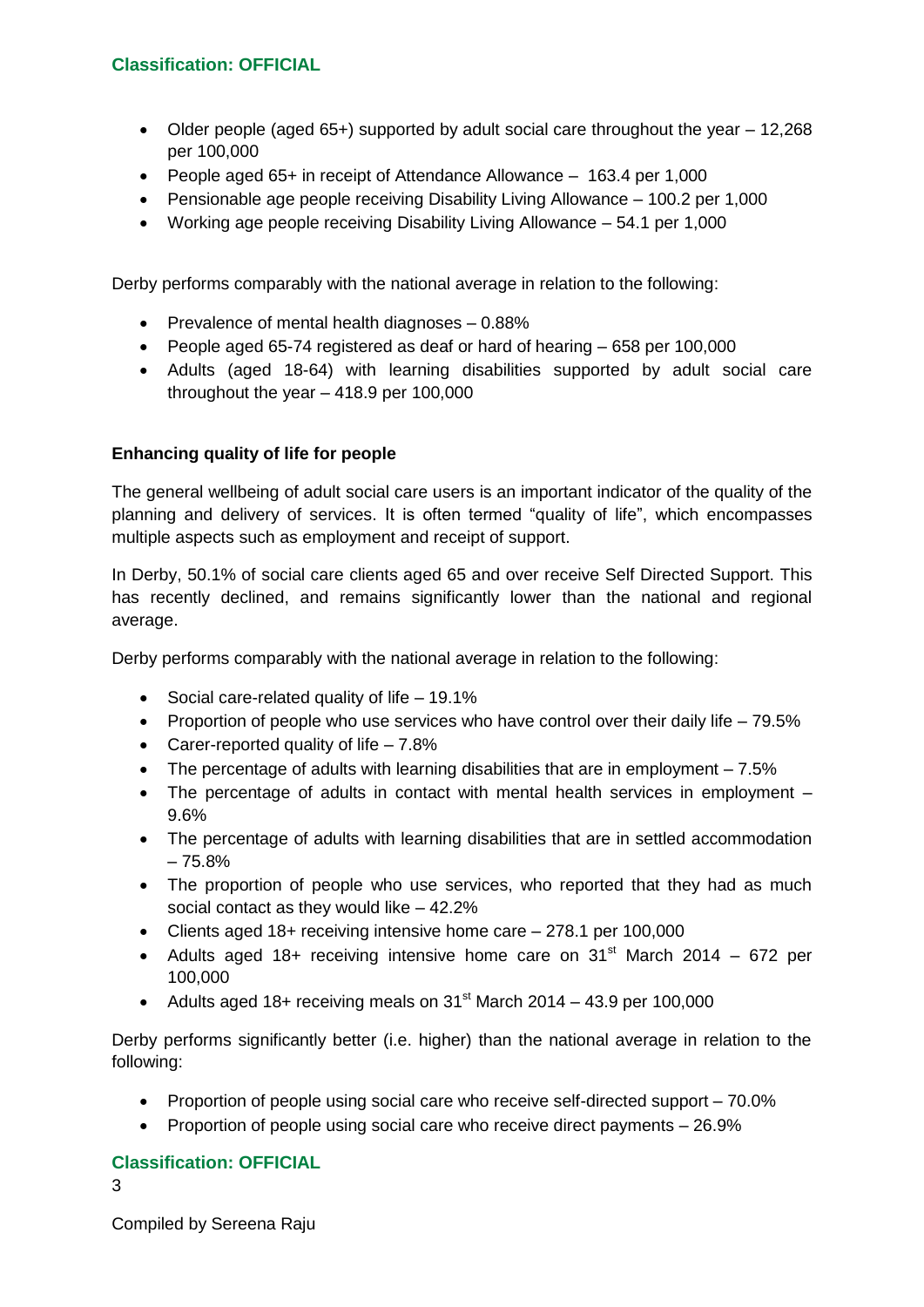- Adults in contact with secondary mental health services in settled accommodation 87.5%
- Percentage of social care clients aged 18-64 receiving Self Directed Support 50.1%

|                                                                                                                   |               |                              |                          |             |       |                       |                        |                 | Benchmark Value                                 |                  |
|-------------------------------------------------------------------------------------------------------------------|---------------|------------------------------|--------------------------|-------------|-------|-----------------------|------------------------|-----------------|-------------------------------------------------|------------------|
|                                                                                                                   |               |                              | Derby                    |             |       | <b>Region England</b> | Worst/Lowest           | 25th Percentile | 75th Percentile<br>England                      | Best/Highest     |
| Indicator                                                                                                         | Period        |                              |                          |             |       |                       |                        |                 |                                                 |                  |
|                                                                                                                   |               | Recent Count<br>Trend        |                          | Value       | Value | Value                 | Worst/<br>Lowest Range |                 |                                                 | Best/<br>Highest |
| Social care-related quality of life                                                                               | 2015/16       | $\overline{\phantom{a}}$     | $\overline{\phantom{a}}$ | 19.1%       | 19.0  | 19.1                  | 17.9%                  |                 |                                                 | 20.7%            |
| Proportion of people who use services<br>who have control over their daily life                                   | 2015/16       |                              |                          | 79.5%       | 76.4  | 76.6                  | 60.5%                  |                 |                                                 | 90.2%            |
| Proportion of people who receive self-<br>directed support                                                        | 2013/14       | ٠                            |                          | 4,935 70.0% | 65.3  | 61.9                  | 25.3%                  |                 |                                                 | 100%             |
| Proportion of people who receive direct<br>payments                                                               | 2013/14       | ŧ                            | 1,895                    | 26.9%       | 25.3  | 19.1                  | 6.1%                   |                 |                                                 | 78.4%            |
| Carer-reported quality of life                                                                                    | 2014/15       |                              |                          | 7.8%        | 7.6   | 7.9                   | 6.6%                   |                 |                                                 | 8.9%             |
| Adults with learning disabilities in<br>employment                                                                | 2013/14       | ∙                            | 45                       | 7.5%        | 4.9   | 6.7                   | 0.8%                   |                 |                                                 | 22.5%            |
| Adults in contact with mental health<br>services in employment                                                    | 2012/13       | $\overline{\phantom{0}}$     | 165                      | 9.6%        | 8.5   | 8.8                   | 1.3%                   |                 |                                                 | 22.0%            |
| Adults with learning disabilities in settled<br>accommodation                                                     | 2013/14       | ٠                            | 455                      | 75.8%       | 72.1  | 74.9                  | 47.6%                  |                 |                                                 | 94.4%            |
| Adults in contact with mental health<br>services in settled accommodation                                         | 2012/13       |                              | 1,500                    | 87.5%       | 54.4  | 58.5                  | 5.5%                   |                 |                                                 | 94.1%            |
| Proportion of people who use services,<br>who reported that they had as much<br>social contact as they would like | 2015/16       | $\overline{\phantom{a}}$     |                          | 42.2%       | 43.4  | 45.4                  | 35.8%                  |                 |                                                 | 55.1%            |
| % clients aged 18-64 receiving Self<br>Directed Support                                                           | 2013/14       | $\overline{\phantom{0}}$     | 1.955                    | 50.1%       | 34.5  | 33.7                  | 0.0%                   |                 |                                                 | 55.0%            |
| % clients aged 65+ receiving Self Directed<br>Support                                                             | 2013/14       | $\overline{\phantom{a}}$     | 1,955                    | 50.1%       | 65.5  | 66.3                  | 49.8%                  |                 |                                                 | 100%             |
| % of people who die at home                                                                                       | 2012/13<br>Q3 | $\overline{\phantom{a}}$     |                          |             |       | $44.0^*$              |                        |                 | Insufficient number of values for a spine chart |                  |
| Clients receiving intensive home care per<br>100,000                                                              | 2010/11       | $\overline{\phantom{0}}$     | 530                      | 278.1       | 263.0 | 282.4                 | 0.0                    |                 |                                                 | 650.2            |
| Adults who attended day care on 31st<br>March per 100,000                                                         | 2013/14       | $\qquad \qquad$              | 230                      | 118.8       | 210.4 | 226.6                 | 0.0                    |                 |                                                 | 532.1            |
| Adults receiving direct payments/personal<br>budgets on 31st March per 100,000                                    | 2013/14       | $\qquad \qquad =$            | 710                      | 367         | 352   | 289                   | 0                      |                 |                                                 | 1,247            |
| Adults receiving equipment and<br>adaptations on 31st March per 100,000                                           | 2013/14       | $\sim$                       | 610                      | 315         | 508   | 433                   | 0                      |                 |                                                 | 3,362            |
| Adults receiving home care on 31st March<br>per 100,000                                                           | 2013/14       |                              | 1,300                    | 672         | 632   | 658                   | 200                    |                 |                                                 | 1.268            |
| Adults receiving meals on 31st March per<br>100,000                                                               | 2013/14       | $\overline{\phantom{0}}$     | 85                       | 43.9        | 65.0  | 44.0                  | 0.0                    |                 |                                                 | 533.0            |
| Adults receiving other services on 31st<br>March per 100,000                                                      | 2013/14       | $\overline{\phantom{0}}$     | 90                       | 46          | 84    | 125                   | 0                      |                 |                                                 | 2.147            |
| Adults receiving professional support on<br>31st March per 100,000                                                | 2013/14       | $\overline{\phantom{0}}$     | 350                      | 181         | 127   | 291                   | 0                      |                 |                                                 | 1.189            |
| Adults receiving short term residential<br>care on 31st March per 100,000                                         | 2013/14       | $\overline{\phantom{a}}$     | 155                      | 80.1        | 40.7  | 30.9                  | 0.0                    |                 |                                                 | 160.4            |
| Adults receiving community support on<br>31st March per 100,000                                                   | 2013/14       | $\overline{\phantom{a}}$     | 2,965                    | 1,532       | 1512  | 1615                  | 704                    |                 |                                                 | 5,116            |
| Adults receiving day care services during<br>the year per 100,000                                                 | 2013/14       | $\overline{\phantom{a}}$     | 400                      | 206.6       | 274.8 | 301.1                 | 0.0                    |                 |                                                 | 643.4            |
| Adults who received direct payments<br>during the year per 100,000                                                | 2013/14       | ۰                            | 905                      | 467         | 434   | 367                   | 0                      |                 |                                                 | 1.466            |
| Adults who received equipment and<br>adaptations during the year per 100,000                                      | 2013/14       | $\overline{\phantom{0}}$     | 2,455                    | 1,268       | 760   | 844                   | 0                      |                 |                                                 | 4.073            |
| Adults who received home care during the<br>year per 100,000                                                      | 2013/14       |                              | 2.030                    | 1.049       | 1105  | 1110                  | 386                    |                 |                                                 | 2.207            |
| Adults who received meals during the<br>year per 100,000                                                          | 2013/14       | $\qquad \qquad \blacksquare$ | 115                      | 59.4        | 101.2 | 75.4                  | 0.0                    |                 |                                                 | 533.0            |
| Adults who received other services during<br>the year per 100,000                                                 | 2013/14       | $\qquad \qquad =$            | 95                       | 49          | 107   | 177                   | 0                      |                 |                                                 | 2,581            |
| Adults who received professional support<br>during the year per 100,000                                           | 2013/14       | $\,$                         | 1,005                    | 519         | 216   | 460                   | 0                      |                 |                                                 | 2,107            |
| Adults who received short term residential<br>care (not respite) during the year per<br>100,000                   | 2013/14       | $\overline{\phantom{a}}$     | 595                      | 307.4       | 191.2 | 155.1                 | 0.0                    |                 | $\circ$                                         | 638.9            |
| Adults who received any community<br>based support during the year per<br>100,000                                 | 2013/14       | $\qquad \qquad =$            |                          | 5,990 3,094 | 2286  | 2482                  | 983                    |                 |                                                 | 6,165            |

# **Classification: OFFICIAL**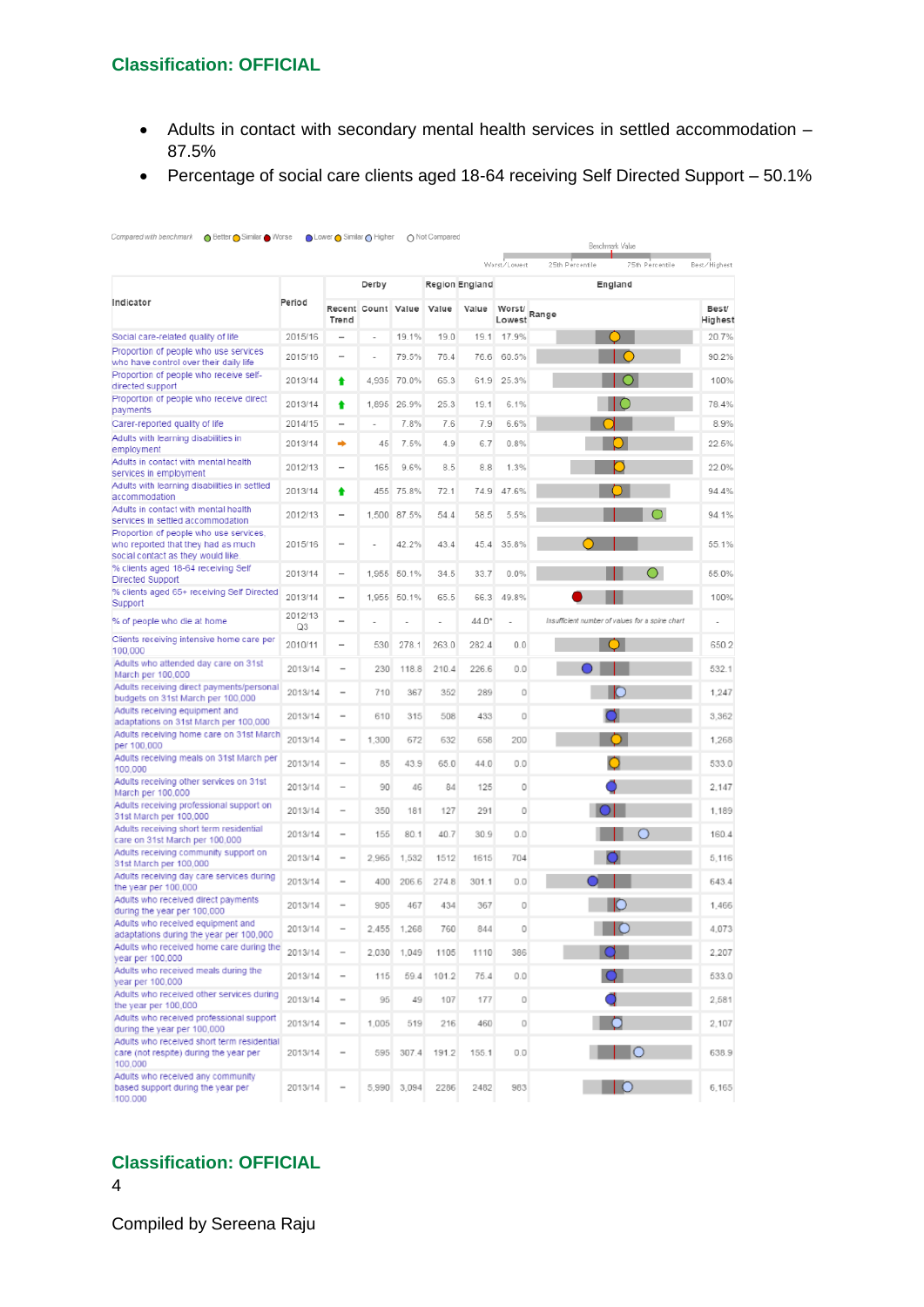#### **Delaying and reducing the need for care and support**

The Care Act 2014 advocates the provision of person-centred care that is tailored to the needs of people and their carers. It also outlines the general responsibility of local authorities to ensure the provision of preventative services that reduce the development of care and support needs. There is also a need for local care and support functions to be integrated with those provided by the NHS or other health-related services.

| Compared with benchmark<br>O Better ● Similar ● Worse                                                                |          | O Lower O Similar O Higher |                    |         | Not Compared |                |                  | Benchmark Value                                 |                  |  |
|----------------------------------------------------------------------------------------------------------------------|----------|----------------------------|--------------------|---------|--------------|----------------|------------------|-------------------------------------------------|------------------|--|
|                                                                                                                      |          |                            |                    |         |              |                | Worst/Lowest     | 25th Percentile<br>75th Percentile              | Best/Highest     |  |
|                                                                                                                      |          | Derby                      |                    |         |              | Region England |                  | England                                         |                  |  |
| Indicator                                                                                                            | Period   | Trend                      | Recent Count Value |         | Value        | Value          | Worst/<br>Lowest | Range                                           | Best/<br>Highest |  |
| Permanent admissions to residential and<br>nursing care homes per 100,000 aged<br>18-64                              | 2013/14  | $\overline{\phantom{a}}$   |                    | $\star$ | 16.8         | 14.4           | 44.7             |                                                 | 2.5              |  |
| Permanent admissions to residential and<br>nursing care homes per 100,000 aged<br>$65+$                              | 2013/14  | ÷                          | 240                | 606     | 690          | 651            | 1,247            |                                                 | 190              |  |
| Proportion of older people (65 and over)<br>who were still at home 91 days after<br>discharge from hospital          | 2013/14  | $\overline{\phantom{a}}$   | 170                | 89.5%   | 76.0         | 82.5           | 50.0%            |                                                 | 100.0%           |  |
| The proportion of older people aged 65<br>and over offered reablement services<br>following discharge from hospital. | 2013/14  |                            | 190                | 3.3%    | 3.4          | 3.3            | 0.6%             |                                                 | 25.8%            |  |
| Total delayed transfers of care                                                                                      | 2013/14  | $\overline{\phantom{a}}$   | 14                 | 7.2     | 12.1         | 9.6            | 27.0             |                                                 | 1.1              |  |
| Delayed transfers of care attributable to<br>adult social care                                                       | 2013/14  | $\qquad \qquad$            | $\overline{2}$     | 1.0     | 3.0          | 3.1            | 13.7             |                                                 | 0.4              |  |
| Permanent admissions into residential<br>care per 100,000                                                            | 2013/14  |                            | 145                | 74.9    | 125.8        | 105.0          | 214.6            |                                                 | 0.0              |  |
| Permanent admissions into nursing care<br>per 100,000                                                                | 2013/14  | $\overline{\phantom{a}}$   | 100                | 51.7    | 45.9         | 49.2           | 120.0            |                                                 | 0.0              |  |
| Adults in permanent residential care on<br>31st March per 100,000                                                    | 2013/14  | $\overline{\phantom{a}}$   | 760                | 392.6   | 437.5        | 369.9          | 825.2            |                                                 | 149.0            |  |
| Adults in residential care during the year<br>per 100,000                                                            | 2013/14  | $\overline{\phantom{m}}$   | 960                | 496     | 539          | 482            | 976              |                                                 | 218              |  |
| Adults in permanent nursing care on 31st<br>March per 100,000                                                        | 2013/14  | $\overline{\phantom{0}}$   | 375                | 193.7   | 132.6        | 132.9          | 300.5            |                                                 | 0.0              |  |
| Adults in nursing care during the year per<br>100,000                                                                | 2013/14  | $\overline{\phantom{a}}$   | 605                | 313     | 193          | 200            | 448              |                                                 | $\Omega$         |  |
| Emergency readmissions within 28 days                                                                                | 2010/11  | $\overline{\phantom{m}}$   | 3,477              | 13.4%   | 11.4         | 11.4           | 13.4%            |                                                 | 7.3%             |  |
| Delayed transfers of care per month per<br>100,000                                                                   | Oct 2014 | ÷                          | 14                 | 7.2     | 15.4         | 11.6           | 31.2             |                                                 | 0.0              |  |
| Adult Social Services gross expenditure<br>(excl Supporting People) £1m per<br>100,000                               | 2013/14  | $\overline{\phantom{a}}$   | 78                 | 40.5    | 37.9         | 39.9           | 30.1             | O                                               | 85.6             |  |
| Adult Social Services Supporting People<br>gross expenditure £1m per 100,000                                         | 2013/14  | $\overline{\phantom{0}}$   | 0                  | 0.0     | 0.9          | 0.9            | 0.0              | $\cap$ I                                        | 7.2              |  |
| <b>Total Adult Social Services gross</b><br>expenditure £1m per 100,000                                              | 2013/14  |                            | 78                 | 40.5    | 38.8         | 40.7           | 30.9             |                                                 | 85.6             |  |
| Emergency bed days per 1000 population                                                                               | 2008/09  |                            |                    |         |              | 563.8          |                  | Insufficient number of values for a spine chart |                  |  |

Derby performs significantly worse than the national average in relation to the following:

• Adults in permanent nursing care on  $31<sup>st</sup>$  March 2014 – 193.7 per 100,00 population aged 18+

### **Classification: OFFICIAL**

5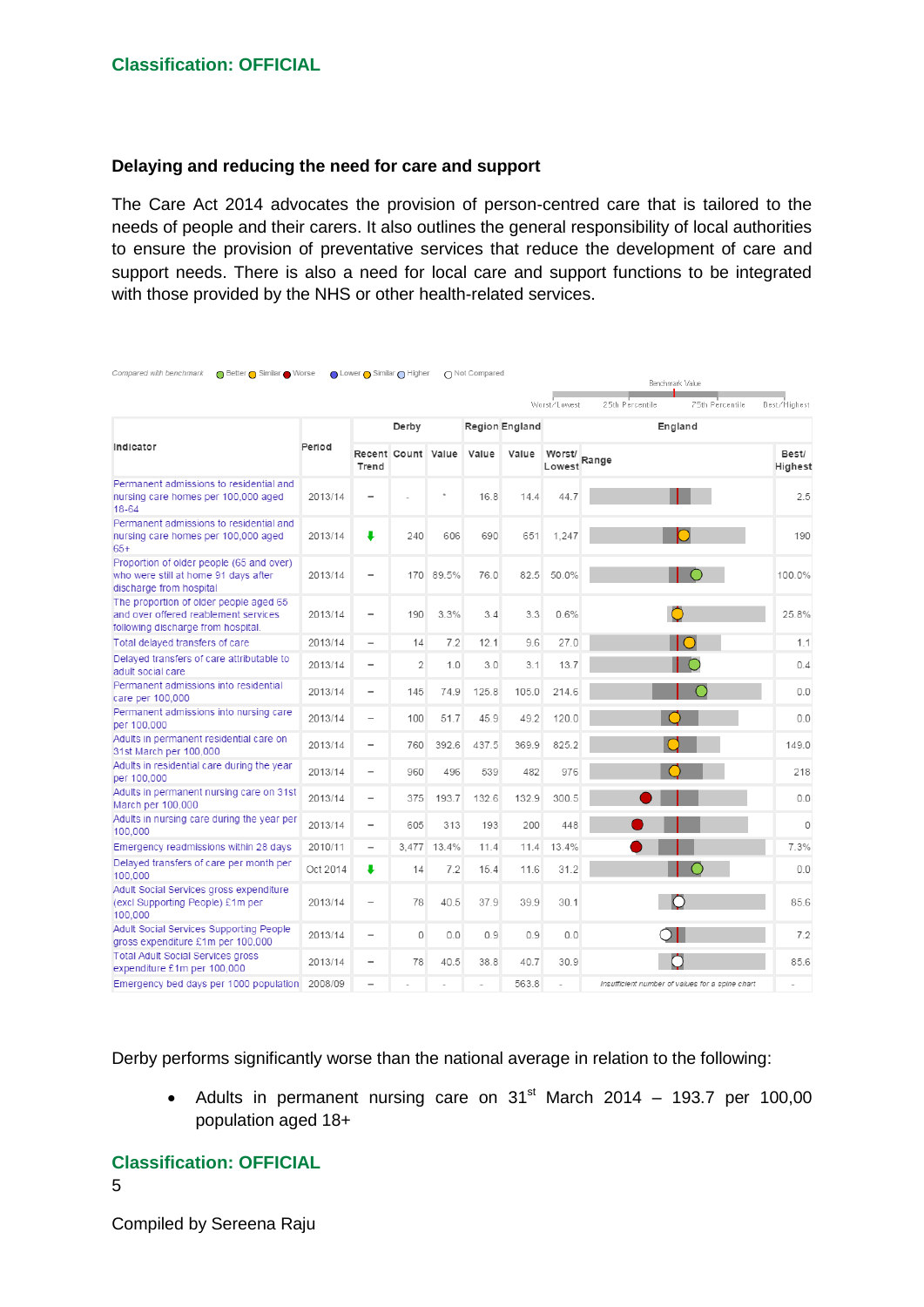- Adults in nursing care during 2013/14 313 per 100,000 population aged 18+
- Emergency readmissions to hospital within 28 days of discharge 13.4%

Derby performs comparably with the national average in relation to the following:

- Permanent admissions to residential and nursing care homes 606 per 100,000 population 65+
- The proportion of older people aged 65 and over offered reablement services following discharge from hospital – 3.3%
- Total delayed transfers of care 7.2 per 100,000 population aged 18+
- Permanent admissions into nursing care 51.7 per 100,000 population aged 18+
- Adults in permanent residential care on  $31<sup>st</sup>$  March 2014 392.6 per 100,000 population aged 18+
- Adults in residential care during 2013/14 496 per 100,000 population aged 18+

Public Health England provide a range of indicators in relation to the use of residential and nursing care homes. Derby performs significantly better than the national average in relation to the following:

- Proportion of older people (aged 65 and over) who were still at home 91 days after discharge from hospital – 89.5%
- Delayed transfers of care attributable to adult social care 1.0 per 100,000 population aged 18+
- Permanent admissions into residential care 74.9 per 100,000 population aged 18+
- Delayed transfers of care per month 7.2 per 100,000 in October 2014

| Compared with benchmark<br>Better Similar Worse                                                                              |         | O Lower O Similar O Higher |                          |       | ∩ Not Compared |       |                                                                               | Benchmark Value |                  |  |
|------------------------------------------------------------------------------------------------------------------------------|---------|----------------------------|--------------------------|-------|----------------|-------|-------------------------------------------------------------------------------|-----------------|------------------|--|
| Indicator                                                                                                                    | Period  | Derby                      |                          |       | Region England |       | 75th Percentile<br>Worst/Lowest<br>25th Percentile<br>Best/Highest<br>England |                 |                  |  |
|                                                                                                                              |         | Trend                      | Recent Count Value       |       | Value          | Value | Worst/<br>Lowest                                                              | Range           | Best/<br>Highest |  |
| Overall satisfaction of people who use<br>services with their care and support                                               | 2015/16 | $\overline{\phantom{0}}$   |                          | 58.1% | 64.1           | 64.4  | 51.9%                                                                         |                 | 78.6%            |  |
| Overall satisfaction of carers with social<br>services                                                                       | 2014/15 | $\overline{\phantom{a}}$   | $\overline{\phantom{a}}$ | 46.7% | 42.9           | 41.2  | 19.6%                                                                         |                 | 56.4%            |  |
| Proportion of carers who report that they<br>have been included or consulted in<br>discussion about the person they care for | 2014/15 | -                          |                          | 73.3% | 68.9           | 72.3  | 50.7%                                                                         |                 | 85.9%            |  |
| Proportion of people who use services<br>and carers who find it easy to find<br>information about services                   | 2012/13 |                            |                          | 68.1% | 70.3           |       | 71.4 51.9%                                                                    |                 | 83.0%            |  |
| Proportion of people who use services<br>who find it easy to find information about<br>services                              | 2015/16 |                            |                          | 70.2% | 710            |       | 73.5 61.7%                                                                    |                 | 95 4%            |  |
| Referrals of new clients that resulted in<br>further assessment of need per 100,000                                          | 2013/14 |                            | 3.975                    | 2,053 | 2259           | 2347  | $\Omega$                                                                      |                 | 8.748            |  |
| Referrals of new clients dealt with at point<br>of contact per 100,000                                                       | 2013/14 |                            | 3.775                    | 1.950 | 3144           | 2759  | 104                                                                           |                 | 14.482           |  |
| Total referrals of new clients per 100,000<br>population                                                                     | 2013/14 | $\overline{\phantom{a}}$   | 7.750                    | 4.003 | 5403           | 5106  | 1,027                                                                         |                 | 16.507           |  |
| Adult carers receiving assessments per<br>100,000                                                                            | 2013/14 | $\overline{\phantom{a}}$   | 1.935                    | 1.000 | 821            | 968   | $\circ$                                                                       |                 | 5.565            |  |

# **Ensuring a positive experience of care and support**

# **Classification: OFFICIAL**

<sup>6</sup>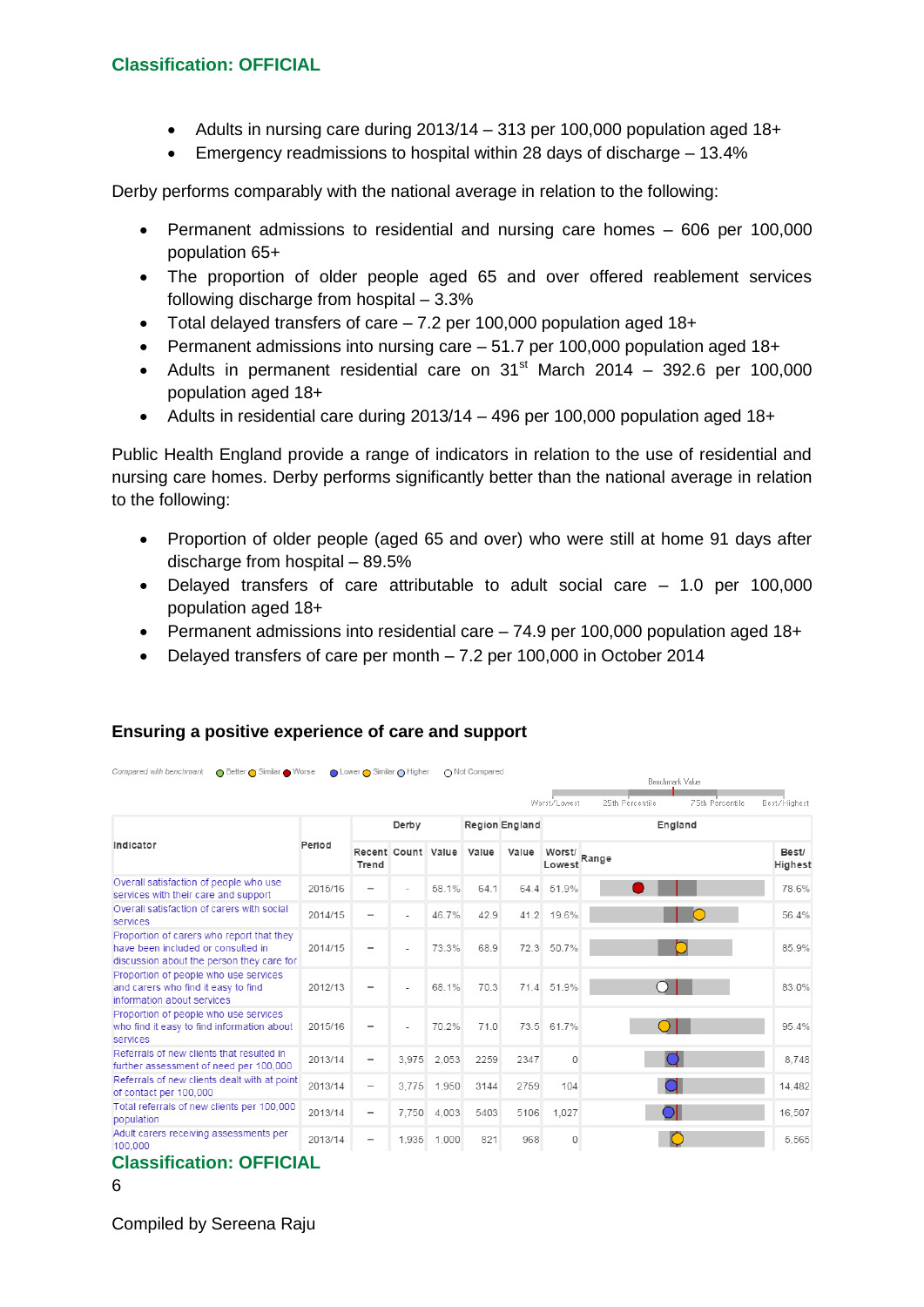Locally, the proportion of people who are either extremely or very satisfied with how staff help them is significantly lower than the national and regional average.

Derby performs comparably with the national average in relation to the following:

- Overall satisfaction of carers with social services 46.7%
- Proportion of carers who report that they have been included or consulted in discussion about the person they care for – 73.3%
- Proportion of people who use services who find it easy to find information about services – 70.2%
- Adult carers receiving assessments 1,000 per 100,000 population aged 18+

The following are significantly lower than the national average:

- Referrals of new clients that resulted in further assessment of need 2,053 per 100,000 population aged 18+
- Referrals with new clients dealt with solely or near the point of contact  $-1,950$  per 100,000 population aged 18+
- Total referrals of new clients 4,003 per 100,000 population aged 18+

#### **Safeguarding vulnerable adults**

It is important that appropriate measures are in place to ensure that vulnerable populations are protected from harm and ill health. In Derby, the rate of hip fractures in older people aged 65 and over is significantly lower than the national average (478 per 100,000 compared with 571 nationally).

| Compared with benchmark<br>◯ Better ◯ Similar ● Worse                                                       |          | O Lower O Similar O Higher   |                    |              | ∩ Not Compared |                | Benchmark Value<br>25th Percentile<br>75th Percentile<br>Worst/Lowest |  |  |                  |  |  |  |
|-------------------------------------------------------------------------------------------------------------|----------|------------------------------|--------------------|--------------|----------------|----------------|-----------------------------------------------------------------------|--|--|------------------|--|--|--|
| Indicator                                                                                                   |          | Derby                        |                    |              |                | Region England | Best/Highest<br>England                                               |  |  |                  |  |  |  |
|                                                                                                             | Period   | Trend                        | Recent Count Value |              | Value          | Value          | Worst/Range<br>Lowest                                                 |  |  | Best/<br>Highest |  |  |  |
| Proportion of people who use services<br>who feel safe                                                      | 2015/16  | $\overline{\phantom{a}}$     |                    | 67.6%        | 68.2           | 69.2           | 55.1%                                                                 |  |  | 80.4%            |  |  |  |
| Proportion of people who use services<br>who say that those services have made<br>them feel safe and secure | 2015/16  |                              |                    | 84.9%        | 88.5           |                | 85.4 69.4%                                                            |  |  | 98.6%            |  |  |  |
| 2.24i - Injuries due to falls in people aged<br>65 and over                                                 | 2014/15  | $\overline{\phantom{a}}$     | 948                | 2.175        | 2057           | 2125           | 3.462                                                                 |  |  | 1.392            |  |  |  |
| <b>Fuel Poverty</b>                                                                                         | 2011     | $\qquad \qquad \blacksquare$ |                    | 18.710 18.9% | 18.4           | 14.6           | 23.7%                                                                 |  |  | 3.4%             |  |  |  |
| % of people aged 65+ receiving winter<br>fuel payments                                                      | 2011/12  | -                            |                    | 35,860 92.9% | 96.9           | 96.7           | 67.1%                                                                 |  |  | 100%             |  |  |  |
| Adults receiving a review as a percentage<br>of those receiving a service                                   | 2013/14  | $\qquad \qquad$              |                    | 4.430 61.7%  | 67.2           | 66.2           | 30.2%                                                                 |  |  | 100%             |  |  |  |
| 4.14i - Hip fractures in people aged 65<br>and over                                                         | 2014/15  | $\qquad \qquad$              | 214                | 478          | 575            | 571            | 743                                                                   |  |  | 379              |  |  |  |
| 4.15i - Excess winter deaths index (single Aug 2014<br>year, all ages)                                      | Jul 2015 | $\overline{\phantom{a}}$     | 137                | 19.4         | 29.4           | 27.7           | 50.7                                                                  |  |  | 10.0             |  |  |  |
| Statutory homelessness: rate per 1,000<br>households                                                        | 2015/16  | ٠                            | 377                | 3.6          | 1.9            | 2.5            | 12.5                                                                  |  |  | 0.1              |  |  |  |

# **Classification: OFFICIAL**

7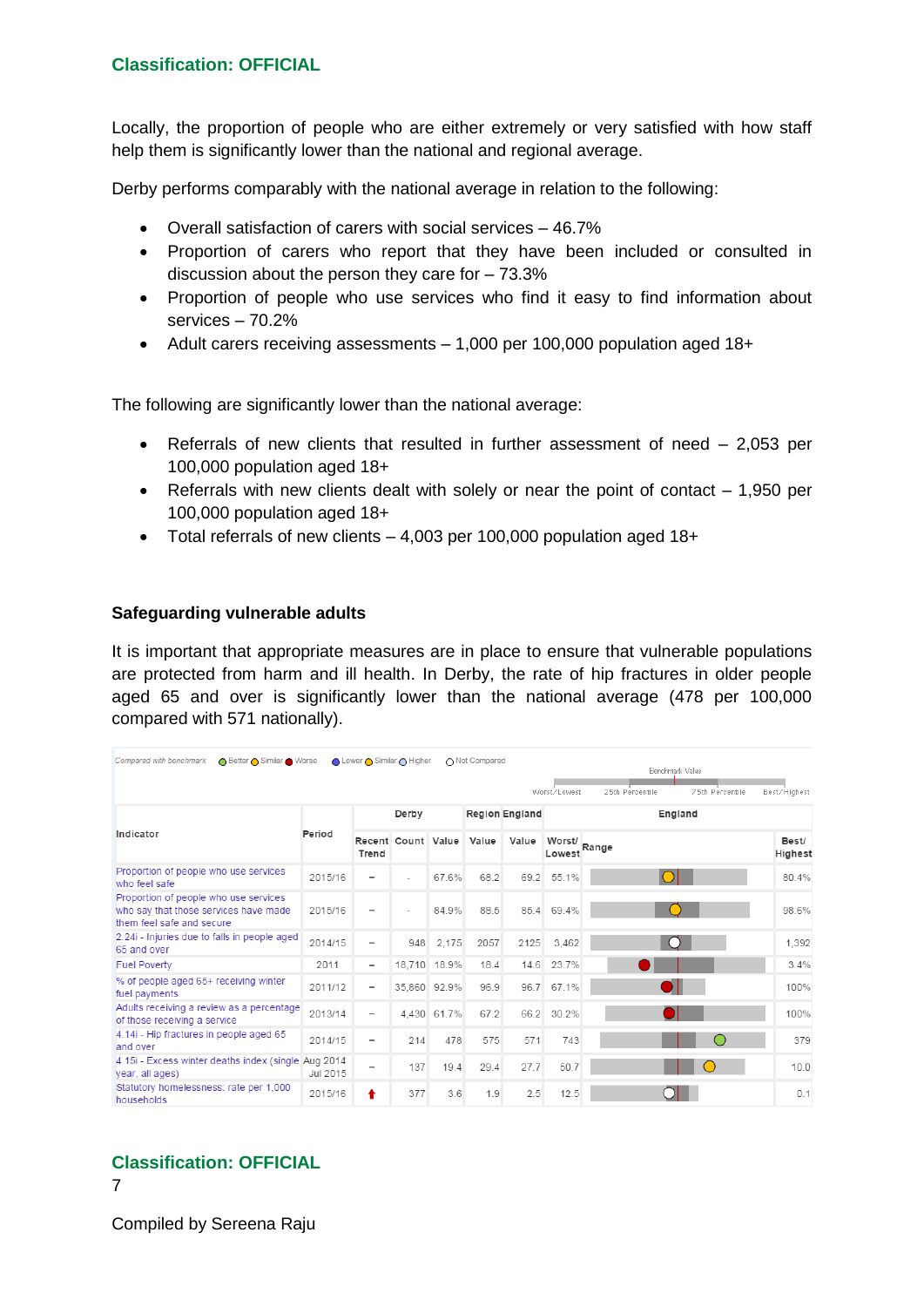Derby performs significantly worse than the national average in relation to the following:

- Percentage of households in fuel poverty 18.9%
- Percentage of people aged 65+ receiving winter fuel payments 92.9%
- Adults receiving a review as a percentage of those receiving a service 61.7%

Derby performs comparably with the national average in relation to the following:

- Proportion of people who use services who feel safe  $-67.6\%$
- Proportion of people who use services who say that those services have made them feel safe and secure – 84.9%
- Excess winter deaths index ratio 19.4

#### **Better Care Fund**

The Better Care Fund (BCF) is designed to improve the lives of vulnerable groups through the provision of integrated health and social care. It involves collaboration between the Department for Communities and Local Government, NHS England, Department of Health and the Local Government Association. The four partners help local areas to deliver integrated health and social care services as part of the vision set out in the NHS five year forward view.

| O Better O Similar ● Worse<br>Compared with benchmark                                                                    |          |                          | in Lower in Similar ∩ Higher<br>∩ Not Compared<br>Benchmark Value |       |       |                |                        |                 |                 |                  |
|--------------------------------------------------------------------------------------------------------------------------|----------|--------------------------|-------------------------------------------------------------------|-------|-------|----------------|------------------------|-----------------|-----------------|------------------|
|                                                                                                                          |          |                          |                                                                   |       |       |                | Worst/Lowest           | 25th Percentile | 75th Percentile | Best/Highest     |
| Indicator                                                                                                                | Period   | Derby                    |                                                                   |       |       | Region England | England                |                 |                 |                  |
|                                                                                                                          |          | Trend                    | Recent Count Value                                                |       | Value | Value          | Worst/<br>Lowest Range |                 |                 | Best/<br>Highest |
| Delayed transfers of care per month per<br>100,000                                                                       | Oct 2014 | ı                        | 14                                                                | 7.2   | 15.4  | 11.6           | 31.2                   |                 |                 | 0.0              |
| Total delayed transfers of care                                                                                          | 2013/14  | $\overline{\phantom{0}}$ | 14                                                                | 7.2   | 12.1  | 9.6            | 27.0                   |                 |                 | 1.1              |
| Delayed transfers of care attributable to<br>adult social care                                                           | 2013/14  | -                        | $\overline{2}$                                                    | 1.0   | 3.0   | 3.1            | 13.7                   |                 | $\subset$       | 0.4              |
| Permanent admissions to residential and<br>nursing care homes per 100,000 aged<br>65+                                    | 2013/14  | ÷                        | 240                                                               | 606   | 690   | 651            | 1,247                  |                 |                 | 190              |
| Proportion of older people (65 and over)<br>who were still at home 91 days after<br>discharge from hospital              | 2013/14  | $\overline{a}$           | 170                                                               | 89.5% | 76.0  | 82.5           | 50.0%                  |                 |                 | 100.0%           |
| The proportion of older people aged 65<br>and over offered reablement services<br>following discharge from hospital.     | 2013/14  | $\overline{\phantom{0}}$ | 190                                                               | 3.3%  | 3.4   | 3.3            | 0.6%                   |                 |                 | 25.8%            |
| 1.18i - Social Isolation: percentage of<br>adult social care users who have as<br>much social contact as they would like | 2015/16  | -                        |                                                                   | 42.2% | 43.4  |                | 45.4 35.8%             |                 |                 | 55.1%            |
| 1.18ii - Social Isolation: percentage of<br>adult carers who have as much social<br>contact as they would like           | 2012/13  |                          |                                                                   | 36.9% | 37.6  |                | 41.3 23.9%             |                 |                 | 60.9%            |
| 2.13i - Percentage of physically active<br>and inactive adults - active adults                                           | 2015     | $\overline{\phantom{0}}$ | L.                                                                | 58.3% | 56.8  | 57.0           | 44.8%                  |                 |                 | 69.8%            |
| 2.24i - Injuries due to falls in people aged<br>65 and over                                                              | 2014/15  | -                        | 948                                                               | 2,175 | 2057  | 2125           | 3.462                  |                 |                 | 1,392            |
| 2.24ii - Injuries due to falls in people aged<br>65 and over - aged 65-79                                                | 2014/15  | -                        | 282                                                               | 1,002 | 961   | 1012           | 1.923                  |                 |                 | 643              |
| 2.24iii - Injuries due to falls in people<br>aged 65 and over - aged 80+                                                 | 2014/15  | $\overline{\phantom{a}}$ | 666                                                               | 5,575 | 5234  | 5351           | 8.611                  |                 |                 | 3,292            |
| Reducing avoidable emergency<br>admissions                                                                               | Mar 2013 | ı                        | 478                                                               | 190.8 | 182.1 | 178.9          | 322.9                  |                 |                 | 30.5             |

**Classification: OFFICIAL**